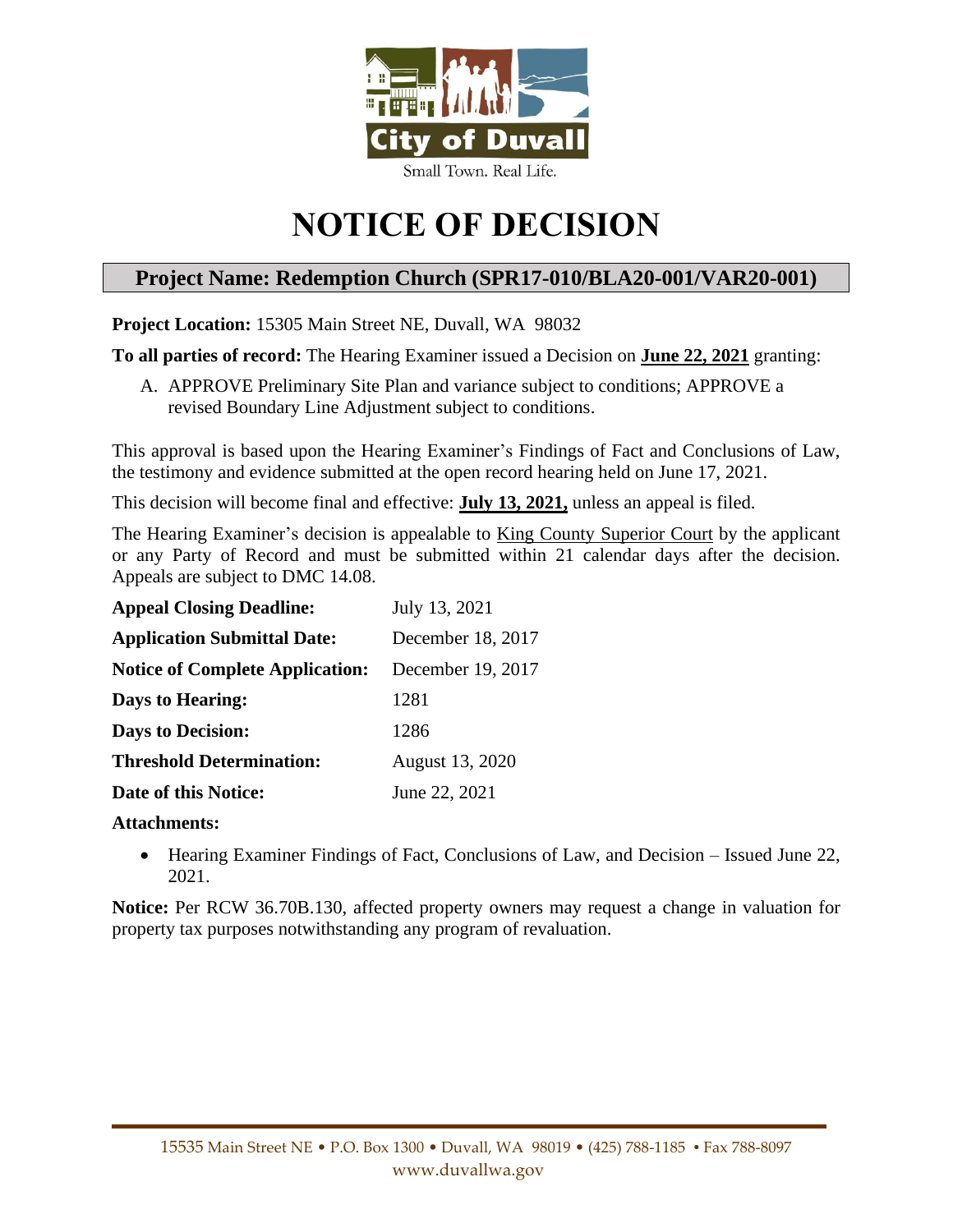# **BEFORE the LAND USE HEARING EXAMINER for the CITY of DUVALL**

# **DECISION**

| <b>FILE NUMBERS:</b>         | SPR17-010/BLA20-001/VAR20-001                                                                                                                                                                                                                                                                                                                                                                                                                                    |
|------------------------------|------------------------------------------------------------------------------------------------------------------------------------------------------------------------------------------------------------------------------------------------------------------------------------------------------------------------------------------------------------------------------------------------------------------------------------------------------------------|
| <b>APPLICANT:</b>            | <b>Redemption Church Eastside</b><br>15305 Main Street NE<br>Duvall, WA 98032                                                                                                                                                                                                                                                                                                                                                                                    |
| TYPE OF CASE:                | Consolidated: 1) Preliminary Site Plan Approval to convert a former<br>bank building into a church; 2) Boundary Line Adjustment to convert<br>three lots into one parcel and one sensitive areas tract; and 3)<br>Variance from Duvall Municipal Code 14.38.090, Table 14.38.090.A,<br>a portion of the Duvall Unified Development Regulations, to reduce<br>the width of the landscape strip between a sidewalk and a parking<br>area from 10 feet to five feet |
| <b>STAFF RECOMMENDATION:</b> | Approve all applications subject to conditions                                                                                                                                                                                                                                                                                                                                                                                                                   |
| <b>EXAMINER DECISION:</b>    | APPROVE Preliminary Site Plan and variance subject to conditions;<br>APPROVE a revised Boundary Line Adjustment subject to conditions                                                                                                                                                                                                                                                                                                                            |
| DATE OF DECISION:            | June 22, 2021                                                                                                                                                                                                                                                                                                                                                                                                                                                    |

# **INTRODUCTION** <sup>1</sup>

Redemption Church Eastside ("Redemption Church") seeks three land use entitlements: 1) Preliminary Site Plan Approval ("SPA") to convert a former bank building into a church; 2) Boundary Line Adjustment ("BLA") to convert three lots into one parcel and one sensitive areas tract; and 3) Variance from Duvall Municipal Code ("DMC") 14.38.090, Table 14.38.090.A, a portion of the Duvall Unified Development Regulations ("UDR"), to reduce the width of the landscape strip between a sidewalk and a parking area from 10 feet to five feet.

Redemption Church filed a Master Permit Application and Site Plan Review Permit Application for Preliminary SPA on December 18, 2017. (Exhibits 3 & 4<sup>2</sup>) The Duvall Planning Department ("Planning") deemed the application to be complete on December 19, 2017. (Exhibit 30)

<sup>&</sup>lt;sup>1</sup> Any statement in this section deemed to be either a Finding of Fact or a Conclusion of Law is hereby adopted as such.<br><sup>2</sup> Exhibit citations are provided for the reader's henefit and indicate: 1) The source of a quote Exhibit citations are provided for the reader's benefit and indicate: 1) The source of a quote or specific fact; and/or 2) The major document(s) upon which a stated fact is based. While the Examiner considers all relevant documents in the record, typically only major documents are cited. The Examiner's Decision is based upon all documents in the record.

o:\\_developments\\_commercial development\planning\redemption church\10 notice of decision\spr17-010.doc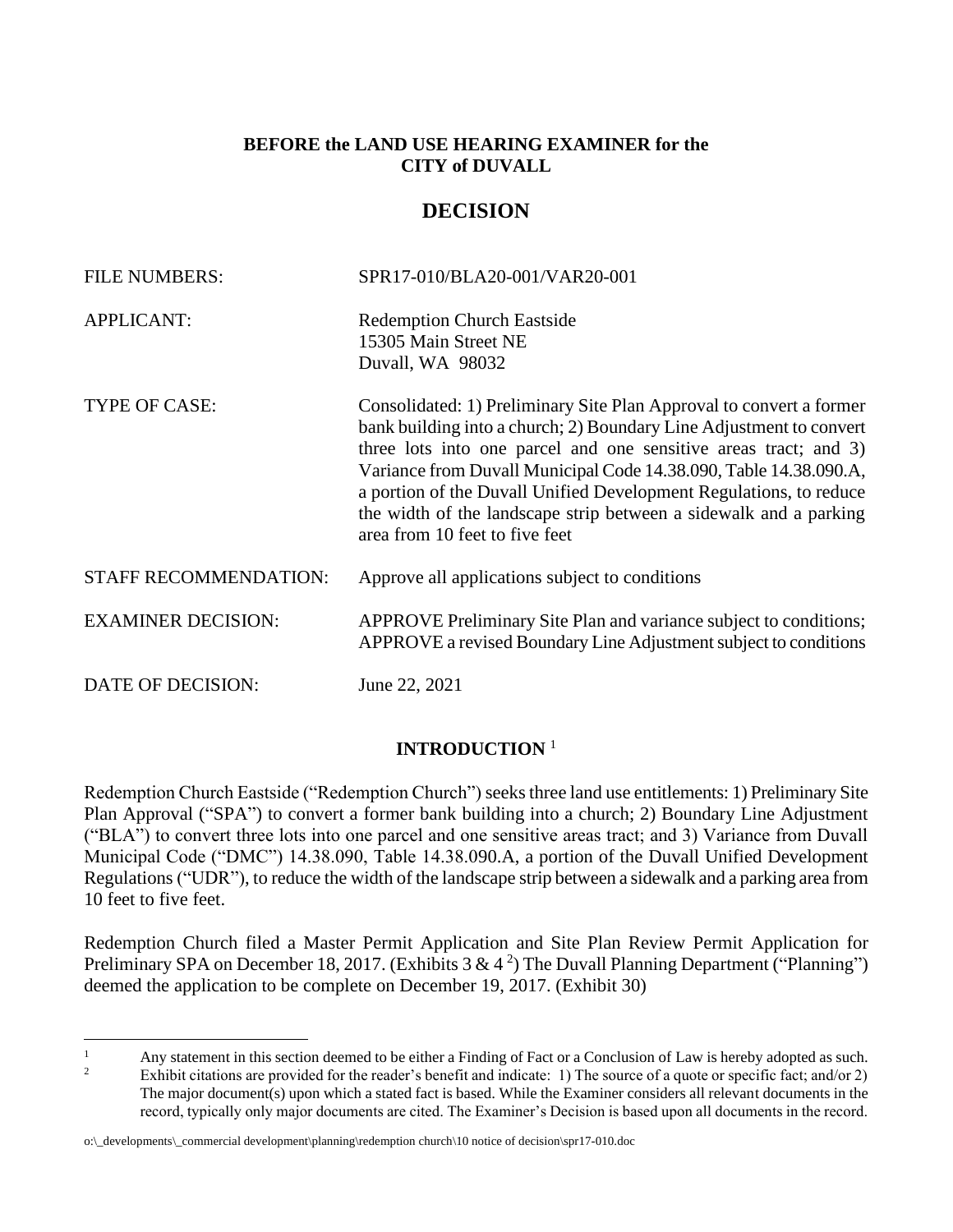LAND USE HEARING EXAMINER DECISION RE: SPR17-010/BLA20-001/VAR20-001 (Redemption Church Eastside) June 22, 2021 Page 2 of 14

Redemption Church filed a Boundary Line Adjustment Application on February 21, 2020. (Exhibits 5  $\&$  6) Planning deemed the application to be complete on or about March 19, 2020. (Exhibits 33  $\&$  34)

Redemption Church filed a Variance Permit Application on February 21, 2020. (Exhibit 7) Planning deemed the application to be complete on or about March 19, 2020. (Exhibits 33  $\&$  34).

Planning issued an initial Notice of Application on December 22, 2017, (Exhibits 31 & 32) and a Revised Notice of Application on March 19, 2020. (Exhibits 33 & 34)

On December 16, 2020, Redemption Church requested that the three applications be consolidated for processing as allowed under DMC 14.08.010(b)(2). (Exhibit 10)

The subject property is located at 15305 Main Street NE on the west side of Main Street NE. Its Assessor's Parcel Numbers are 2129900060, 2129900070, and 2129900080 ("Lots 6, 7 and 8," respectively). (Exhibit 1)

The Duvall Land Use Hearing Examiner ("Examiner") is generally familiar with the subject property and the surrounding area.

The Examiner held an open record hearing on June 17, 2021. The hearing was conducted remotely using the "Zoom" platform due to assembly restrictions attendant to the current COVID-19 pandemic. Planning gave notice of the hearing as required by the DMC. (Exhibits 49 - 51)

The following exhibits were entered into the hearing record during the hearing:

|             | Exhibits 1 - 57: As enumerated in Exhibit 1, the Departmental Staff Report |
|-------------|----------------------------------------------------------------------------|
| Exhibit 58: | Boundary Line Adjustment (recorded) for Darci's Dinky Donuts               |

Section 14.08.020(G) DMC generally requires that decisions on preliminary subdivisions be issued within 90 days of application completeness and that decisions on all other applications which require a quasijudicial hearing be issued within 120 days of application completeness. The Examiner's hearing was held beyond the  $120<sup>th</sup>$  day. (Exhibit 1, p. 2) Redemption Church and the City have mutually agreed to allow an extension of the 120-day review period as permitted by DMC 14.08.020(H)(2). (Exhibit 11)

The action taken herein and the requirements, limitations and/or conditions imposed by this decision are, to the best of the Examiner's knowledge or belief, only such as are lawful and within the authority of the Examiner to take pursuant to applicable law and policy.

# **FINDINGS OF FACT**

1. Redemption Church desires to convert a former bank building into a church. The project includes expansion and renovation of the existing building, reconfiguration of an existing parking lot, and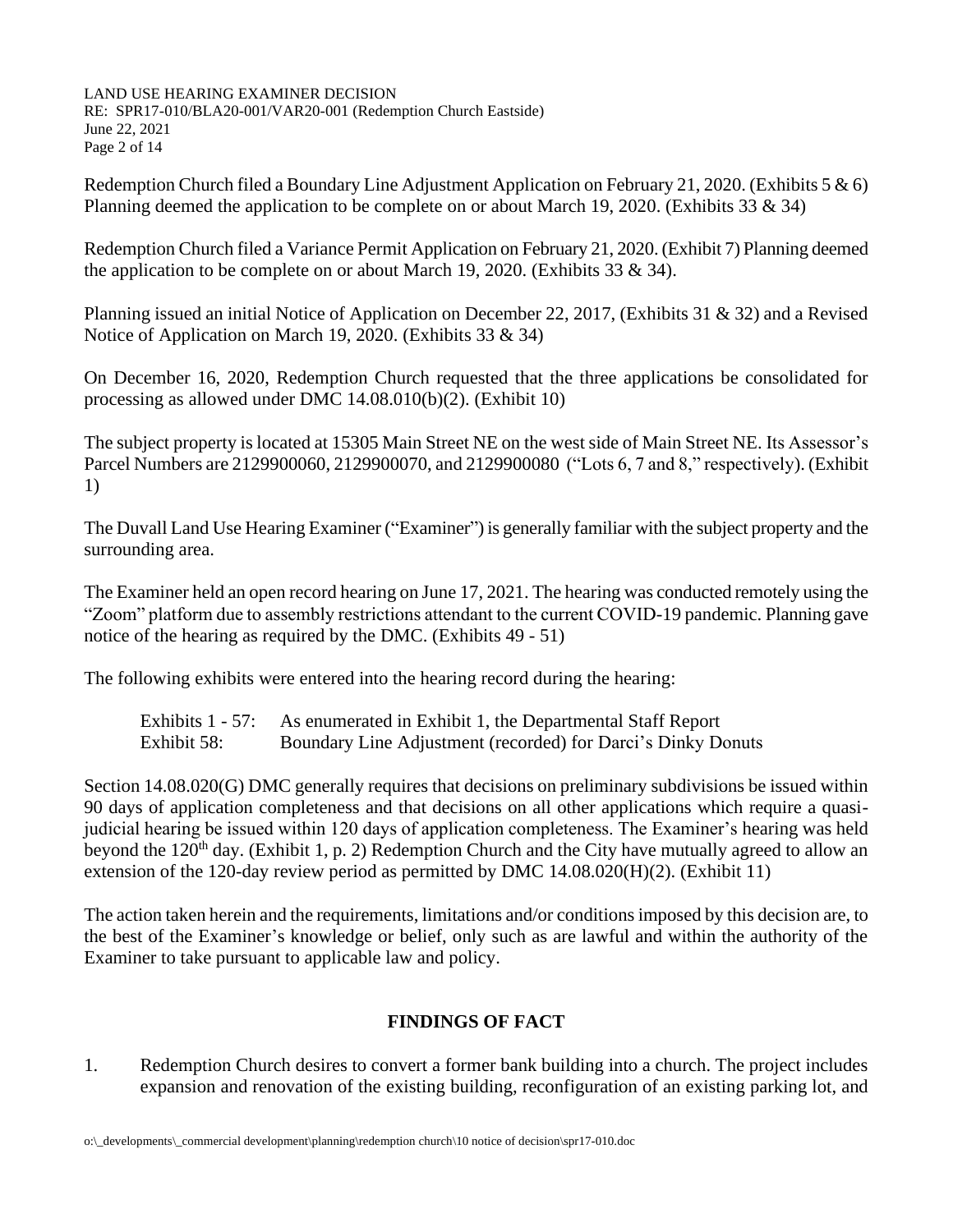creation of an additional parking area. To facilitate its proposal, Redemption Church has applied for three land use entitlement permits and two administrative design departures.

The three land use entitlements, which have been consolidated for processing and review, are:

- A. SPR17-010. Preliminary SPA for Redemption Church Eastside church.
- B. BLA20-001. A BLA to convert three lots into one parcel and one sensitive areas tract.
- C. VAR20-001. A Variance from DMC 14.38.090, Table 14.38.090.A, a portion of the UDR, to reduce the width of the landscape strip between the sidewalk and the existing former bank parking area from 10 feet to five feet. (The existing landscape strip is only three (3) feet wide, so this "variance" will increase the landscape strip width by two (2) feet, but will not meet the 10-foot UDR requirement.) The new parking area will meet the 10-foot UDR requirement.

The two administrative design departures (which are not before the Examiner) are: 1) Departure from DMC 14.34.062(D)(5) regarding roofline configuration; and 2) Departure from DMC 14.34.062(D)(1) regarding modulation of the western facade of the building. (Exhibits  $8 \& 9$ ) Planning has approved both requested departures. (Exhibit 1, pp.  $5 \& 6$ )

2. Planning Commission ("Commission") review of preliminary site plans for sites greater than 0.5 acres is required by DMC  $14.08.010(C)(2)$ , Footnote 1, under certain circumstances. The DMC is somewhat unclear regarding the circumstances under which Commission review is required. Planning has consistently interpreted the code provision to require Commission review only of SPA applications involving construction of buildings. Aside from the Examiner's own analysis, the Examiner accords considerable deference, absent clear error, to the professional opinions and interpretation of regulations rendered by the agencies charged with administering them. [*Mall, Inc. v. Seattle*, 108 Wn.2d 369, 739 P.2d 668 (1987)] Planning's interpretation has not been challenged and does not appear to be clearly erroneous.

The Commission reviewed Redemption Church's proposed site plan on November 23, 2020. (Exhibits 46; 48) The Commission recommends (by unanimous vote) approval of the proposed site plan. (Exhibit 47, p. 2)

3. Redemption Church's consolidated applications have engendered no public or agency interest: No testimony or evidence was entered into the record by the general public or any agency either in support of or in opposition to the application. Planning's staff report, as usual, is very thorough, detailed, and comprehensive with respect to the SPA and Variance portions of the consolidation. It addresses all required review criteria for each of those applications. (Exhibit 1) Redemption Church concurs with Planning's analysis. (Testimony) The Examiner also concurs with Planning's analysis of the SPA and Variance. In the interest of economy and efficiency, Planning's analysis and conclusions regarding the SPA and Variance applications as contained in Exhibit 1 are incorporated herein by reference as if set forth in full.

o:\\_developments\\_commercial development\planning\redemption church\10 notice of decision\spr17-010.doc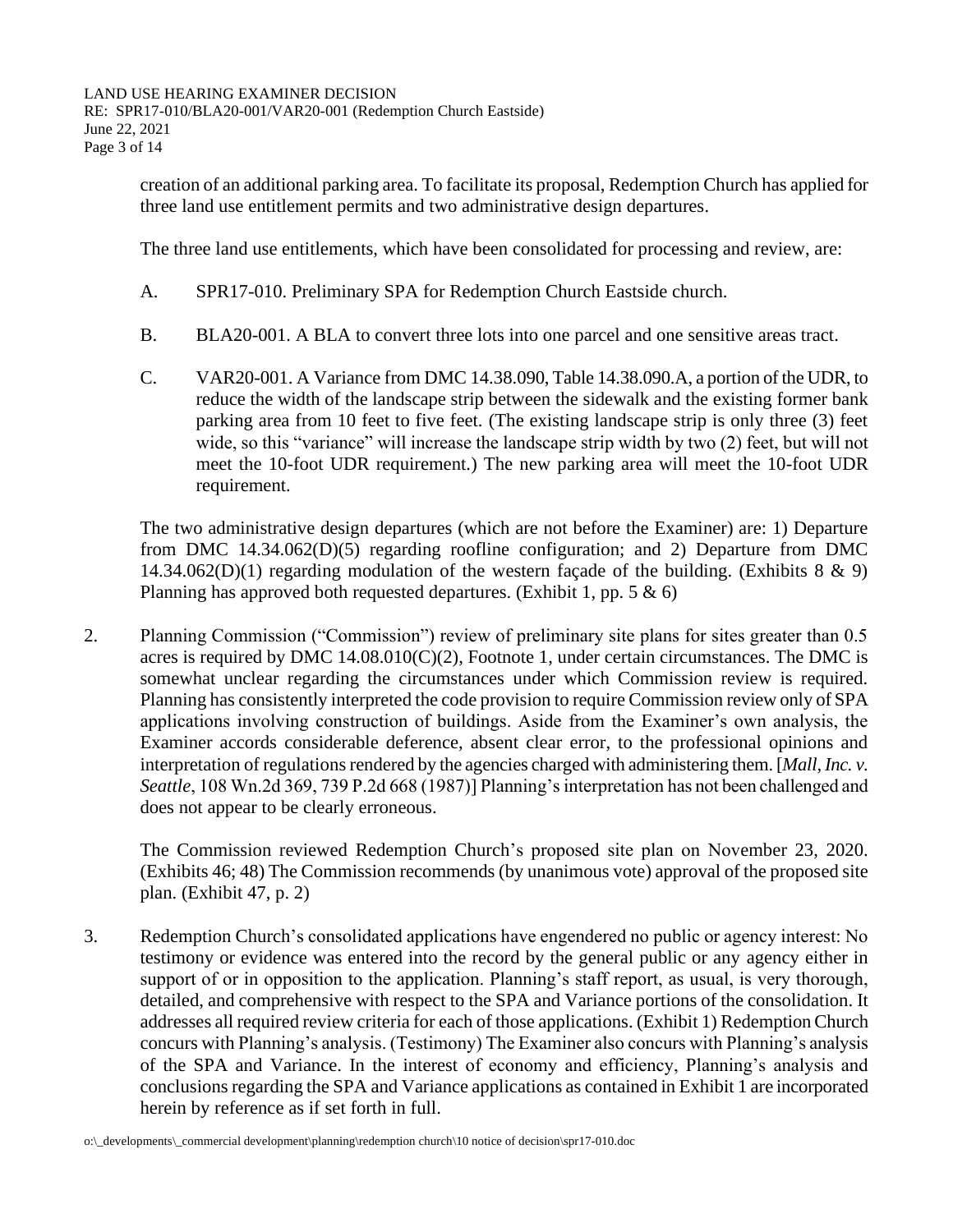LAND USE HEARING EXAMINER DECISION RE: SPR17-010/BLA20-001/VAR20-001 (Redemption Church Eastside) June 22, 2021 Page 4 of 14

- 4. The staff report's treatment of the BLA application, while providing analysis of each BLA criterion for approval, misses an issue which was discussed during the hearing: The lack of access to one of the proposed reconfigured lots. The remainder of this Decision will focus on the requested BLA.
- 5. The subject property consists of Lots 6, 7, and 8 in the recorded plat of *Duvall Business Tracts*. (Exhibit 17, p. 3) Lots 6, 7, and 8 run east to west, each fronting on Main Street NE. A variable percentage of the eastern portion of each lot is natural and/or filled (at some unknown time(s) in the relatively ancient past) upland. The remaining western portion of each lot is part of a large wetland area. (Exhibits 18, Sheet SP1; 26) Redemption Church proposes a reduced width buffer from the wetland with enhancement mitigation plantings as allowed by the DMC. (Exhibit 26)
- 6. Redemption Church's proposed BLA would remove the east-west lot lines between Lots 6, 7, and 8 and replace them with a single, more or less north-south lot line following the outer edge of the reduced wetland buffer. Thus, Parcel A would consist of the upland, developable portion of the property (containing 34,845 square feet ("SF")) and Parcel B would be the western wetland and buffer (containing 30,627 SF). As proposed, Parcels A and B would each be a separate lot. There would be no legal access whatsoever to Parcel B. (Exhibit 6) Parcel B is intended to be a "native growth protection area" ("NGPA") (Exhibit 5, unnumbered last page), also referred to as a "critical area protection area/easement" (Exhibit 6, Sheet 2). The proposed legal descriptions treat Parcels A and B as separate lots. (Exhibit 6, Sheet 1)
- 7. The BLA, with the legal descriptions as proposed, would violate two of the BLA approval criteria. Subsection 14.66.120(A) DMC  $3$  prohibits creation of a nonconforming lot. A lot with no access would be nonconforming. Subsection  $14.66.120(B)(5)$  DMC  $^4$  requires that all resultant lots in a BLA have legal access. When the Examiner raised these requirements during the hearing, Redemption Church's agent testified that Redemption Church's intent was simply to join the three current lots and create an NGPA over the wetland and buffer portion of the property. The Examiner suggested that that could be accomplished in conformance with the DMC by joining three lots into one with an NGPA over the wetland and buffer area. Redemption Church's agent had no objection to that approach. (Testimony)
- 8. Duvall's State Environmental Policy Act ("SEPA") Responsible Official issued a Mitigated Determination of Nonsignificance ("MDNS") on August 13, 2020. (Exhibit 43) The MDNS was not appealed.<sup>5</sup> (Exhibit 1, p. 13) The mitigation measures within the MDNS have not been expressly carried forward by Planning as recommended conditions of approval. (Exhibit 1, pp. 20 - 25)
- 9. Any Conclusion of Law deemed to be a Finding of Fact is hereby adopted as such.

<sup>3</sup> See Legal Framework, Review Criteria, BLA Criteria, below.

<sup>&</sup>lt;sup>4</sup> See Legal Framework, Review Criteria, BLA Criteria, below.<br><sup>5</sup> The right to an edministrative anneal of SERA threshold data

The right to an administrative appeal of SEPA threshold determinations is optional at local government discretion. [WAC 197-11-680(3)(a)] Duvall has legislatively elected to provide for local administrative appeal of threshold determinations associated with Type I and II applications, but not those associated with Type III – VI applications. [DMC 14.08.060(C)]

o:\\_developments\\_commercial development\planning\redemption church\10 notice of decision\spr17-010.doc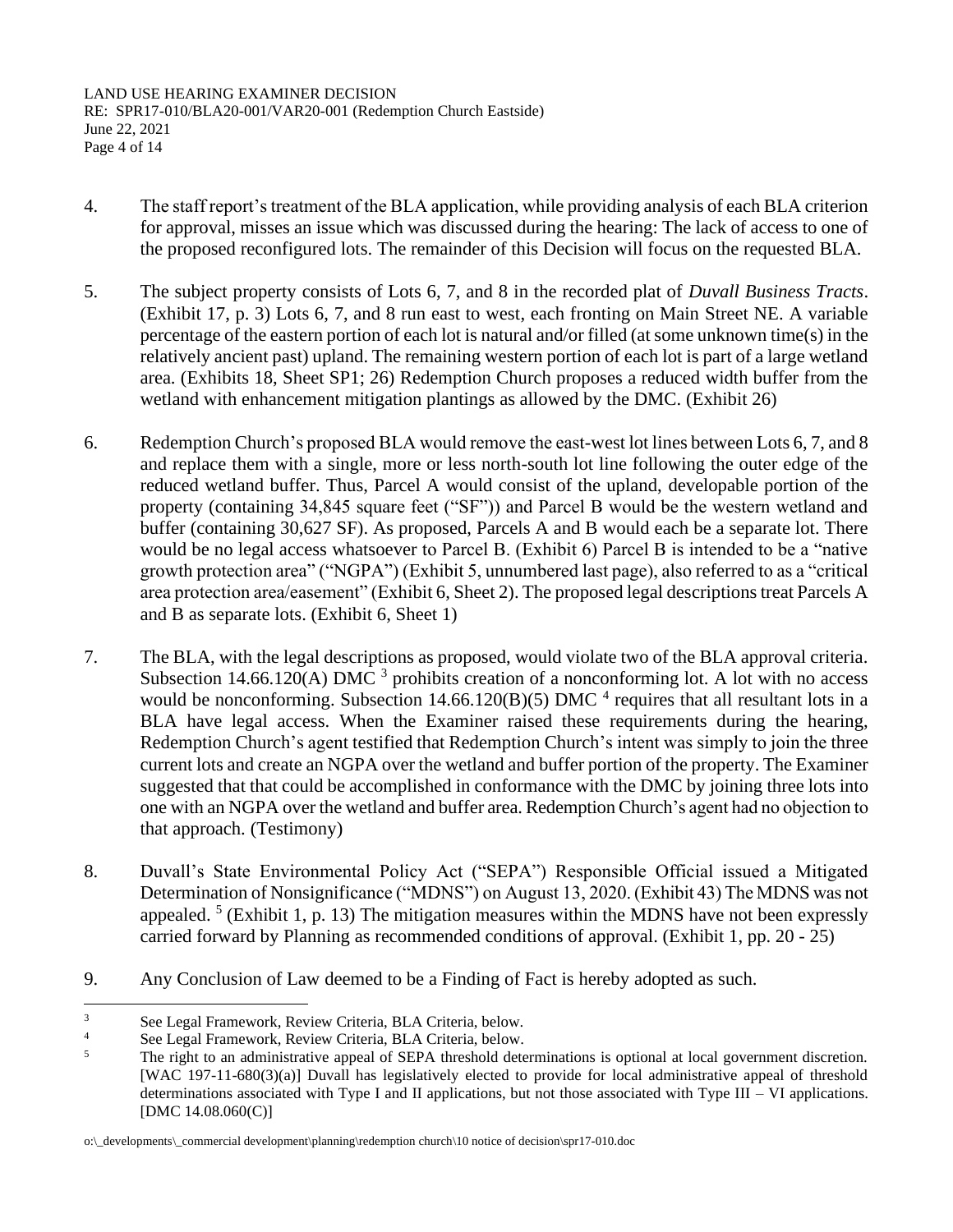LAND USE HEARING EXAMINER DECISION RE: SPR17-010/BLA20-001/VAR20-001 (Redemption Church Eastside) June 22, 2021 Page 5 of 14

# **LEGAL FRAMEWORK <sup>6</sup>**

The Examiner is legally required to decide this case within the framework created by the following principles:

Authority

Duvall classifies land use applications into six categories based on their processing requirements (Type I – Type VI). [DMC 14.08.010(A)] When a project requires multiple applications of different types, the applicant may elect to consolidate them for processing. [DMC 14.08.010(B)(2)] Consolidated applications are processed in accordance with the highest numbered procedure in the consolidation. [DMC  $14.08.010(B)(2)(a)$ ]

Redemption Church elected to consolidate its three applications for processing. (Exhibit 10)

SPA is a two-step process. Preliminary SPA for a site greater than 0.5 acres is a Type III process<sup>7</sup>; a BLA is a Type I process; UDR Variances are a Type II process. Thus, the consolidated applications are processed as Type III applications. Type III applications are subject to an open record hearing before the Examiner. The Examiner makes a final decision on the consolidated applications which is subject to the right of reconsideration and appeal to Superior Court.  $[DMC 2.30. 070(A)(2)$  and  $14.08.010(C)$ , Tables 14.08.010.C.1 and .2]

The examiner's decision may be to grant or deny the application or appeal, or the examiner may grant the application or appeal with such conditions, modifications, and restrictions as the examiner finds necessary to make the application or appeal compatible with the DMC, state laws and regulations, including Chapter 43.21C RCW, and the regulations, policies, objectives, and goals of the Duvall comprehensive plan, the unified development regulations, and other official laws, policies and objectives of the city of Duvall.

[DMC 2.30.070(B)] The Final Site Plan Permit is an administrative Type I process. [DMC 14.08.010(C), Table 14.08.010.C.1]

# Review Criteria

# *SPA Criteria*

The review criteria for SPA applications are set forth at DMC 14.62.030. The criteria include standards regarding Consistency [Subsection A], Lot and Block Layouts [Subsection C], Road and Street Access Elements [Subsection D], and Site Plan Elements [Subsection E].

<sup>&</sup>lt;sup>6</sup> Any statement in this section deemed to be either a Finding of Fact or a Conclusion of Law is hereby adopted as such.<br><sup>7</sup> Desliming with also gavious for sites up to 0.5 same is a Type II administrative greeses. IDMC Preliminary site plan review for sites up to 0.5 acres is a Type II administrative process. [DMC 14.08.010(C)(1)]

o:\\_developments\\_commercial development\planning\redemption church\10 notice of decision\spr17-010.doc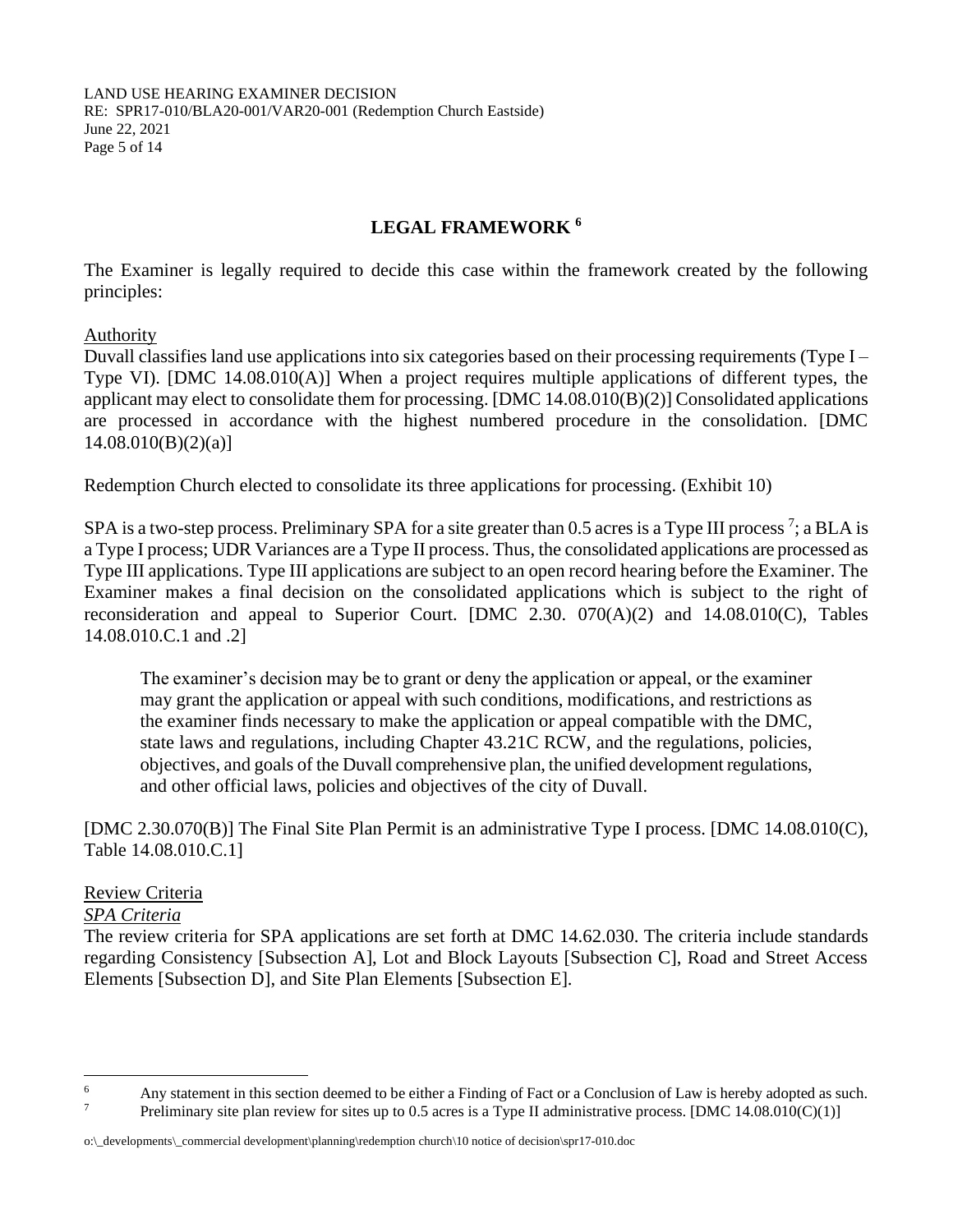#### LAND USE HEARING EXAMINER DECISION

RE: SPR17-010/BLA20-001/VAR20-001 (Redemption Church Eastside) June 22, 2021 Page 6 of 14

The "consistency determination" required by DMC  $14.08.040(A)(2)$  duplicates the criteria within DMC 14.62.030(A). Therefore, in the case of Preliminary SPA reviews, compliance with DMC 14.62.030(A) suffices for compliance with DMC  $14.08.040(A)(2)$ .

# *BLA Criteria*

The review criteria for BLA applications are set forth at DMC 14.66.120:

- A. A boundary line adjustment is a mechanism by which the city may approve the alteration of boundary lines between subdivided or unsubdivided lots or both, where such an adjustment does not create any additional lot, tract, parcel, site, or division nor create lots which are nonconforming or more nonconforming than exists.
- B. The director may approve an application for a boundary line adjustment provided the following criteria are met:
	- 1. The proposed adjustment shall meet the exemption requirements provided in RCW 58.17.040(6);
	- 2. The boundary line adjustment shall not result in the creation of any additional tract, lot, parcel, site or division;
	- 3. The property being transferred within the boundary line adjustment shall be combined with the benefiting parcel and shall not be a separate parcel, which could be mistaken as a separate and distinct, conveyable tract without proper research;
	- 4. The lots, tracts, or parcels resulting after the boundary line adjustment shall meet all dimensional requirements specified for the applicable zone as outlined in this title;
	- 5. All lots modified by the boundary line adjustment procedures shall have legal access meeting the standards of the City of Duvall;
	- 6. The boundary line adjustment shall not violate an applicable requirement or condition of a previous land use action, subdivision, short subdivision or binding site plan;
	- 7. All boundary line adjustments shall be recorded surveys consistent with the requirements of Chapter 58.09 RCW and Chapter 332-130 WAC. All lot lines being adjusted shall be surveyed, and newly established lot corners shall be staked.

# *UDR Variance Criteria*

The review criteria for UDR variances are set forth at DMC 14.70.040:

Applications for variances from the terms of these regulations shall be granted only if the decision making body finds all of the following:

- A. The variance shall not constitute a grant of special privilege inconsistent with the limitation upon uses of other properties in the vicinity and land use district in which the subject property is located;
- B. Such variance is necessary because of special circumstances relating to the size, shape, topography, location or surroundings of the subject property to provide it with use rights and privileges permitted to other properties in the vicinity and in the land use district of the subject property;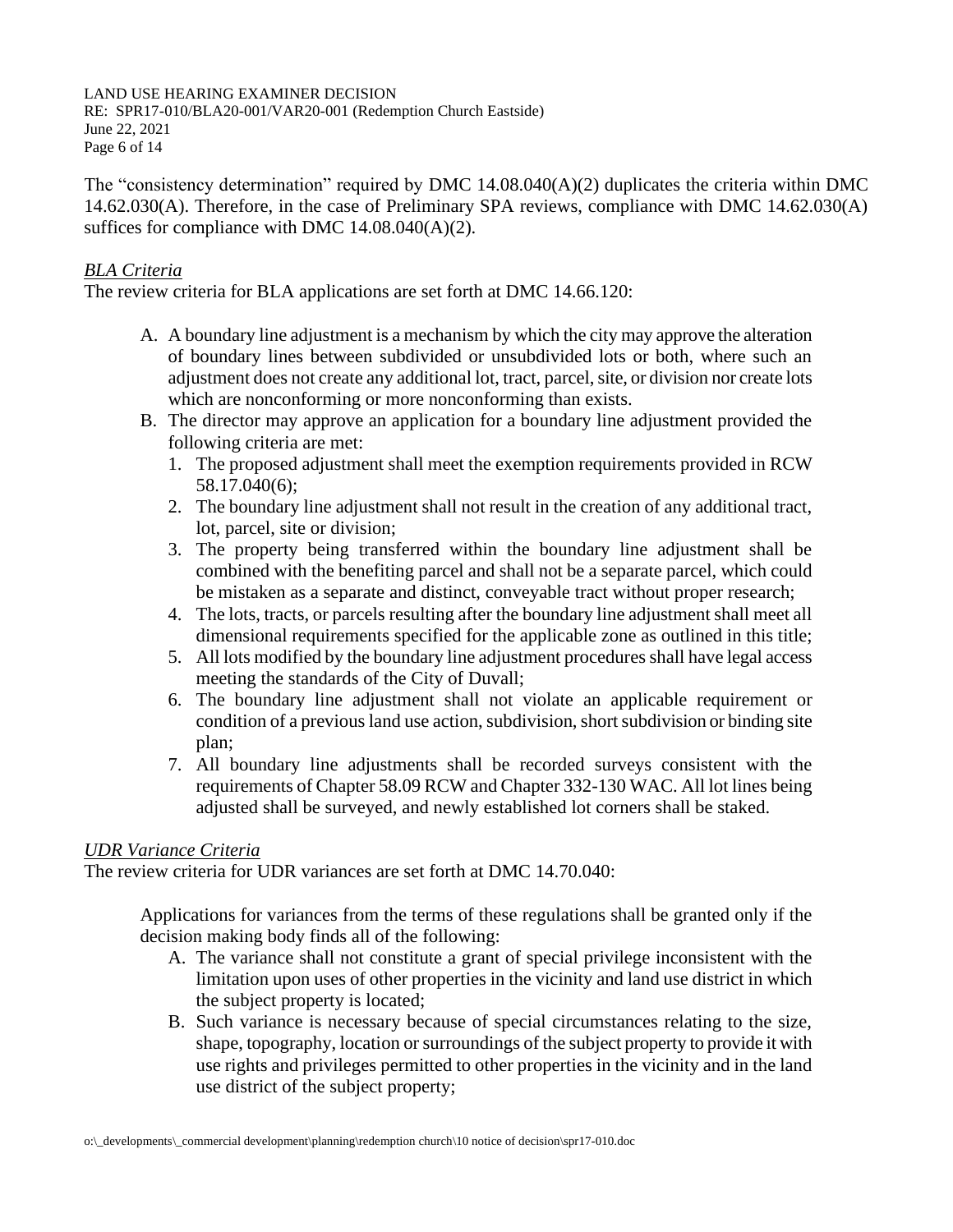#### LAND USE HEARING EXAMINER DECISION

RE: SPR17-010/BLA20-001/VAR20-001 (Redemption Church Eastside) June 22, 2021 Page 7 of 14

- C. The granting of such variance will not be materially detrimental to the public welfare or injurious to the property for improvements in the vicinity and zone in which the subject property is situated;
- D. The denial of the variance would entail undue hardship for the property owner or that the variance, if approved, would contribute significantly to the improvement of the environmental conditions;
- E. The need for the variance is not the result of deliberate actions of the applicant, property owner, or their predecessor in interest;
- F. The variance is consistent with this title and the Duvall comprehensive plan; and
- G. The variance is the minimum necessary to grant relief to the applicant.

# Standard of Review

The standard of review is preponderance of the evidence. The applicant has the burden of proof. [DMC 14.62.030(B)]

# Scope of Consideration

The Examiner has considered: all of the evidence and testimony; applicable adopted laws, ordinances, plans, and policies; and the pleadings, positions, and arguments of the parties of record.

# **CONCLUSIONS OF LAW**

- 1. As stated in Finding of Fact 3, above, the Examiner has adopted Planning's conclusions regarding the requested SPA and Variance. Nothing more need be said about them.
- 2. The BLA as proposed does not meet all criteria for approval. Because it would result in a lot having no legal access, it does not comply with DMC  $14.66.120(A)$  and  $(B)(5)$ . That deficiency can be easily corrected – without adversely affecting Redemption Church's intent: Parcel A should be the entire property (Lots 6, 7, and 8); currently proposed Parcel B should be an NGPA (or "Critical Area Protection Area/Easement") which would encumber that portion of Parcel A. This simple solution would require that the legal description for Parcel A be changed to incorporate the entire property. Parcel B, using the currently proposed legal description, would be made a critical area easement/area encumbering that portion of the property.
- 3. Although SEPA MDNS mitigation measures are arguably automatically conditions of permit approval, it is best to incorporate them in one fashion or another into a permit's special conditions, if only to serve as a reminder to the permittee and to other readers. Therefore, the Examiner will add a condition incorporating them by reference.
- 4. The recommended conditions of approval as set forth in Exhibit 1 are reasonable, supported by the evidence, and capable of accomplishment with the following changes:
	- A. The changes/additions discussed in Conclusions of Law 2 and 3, above, need to be made.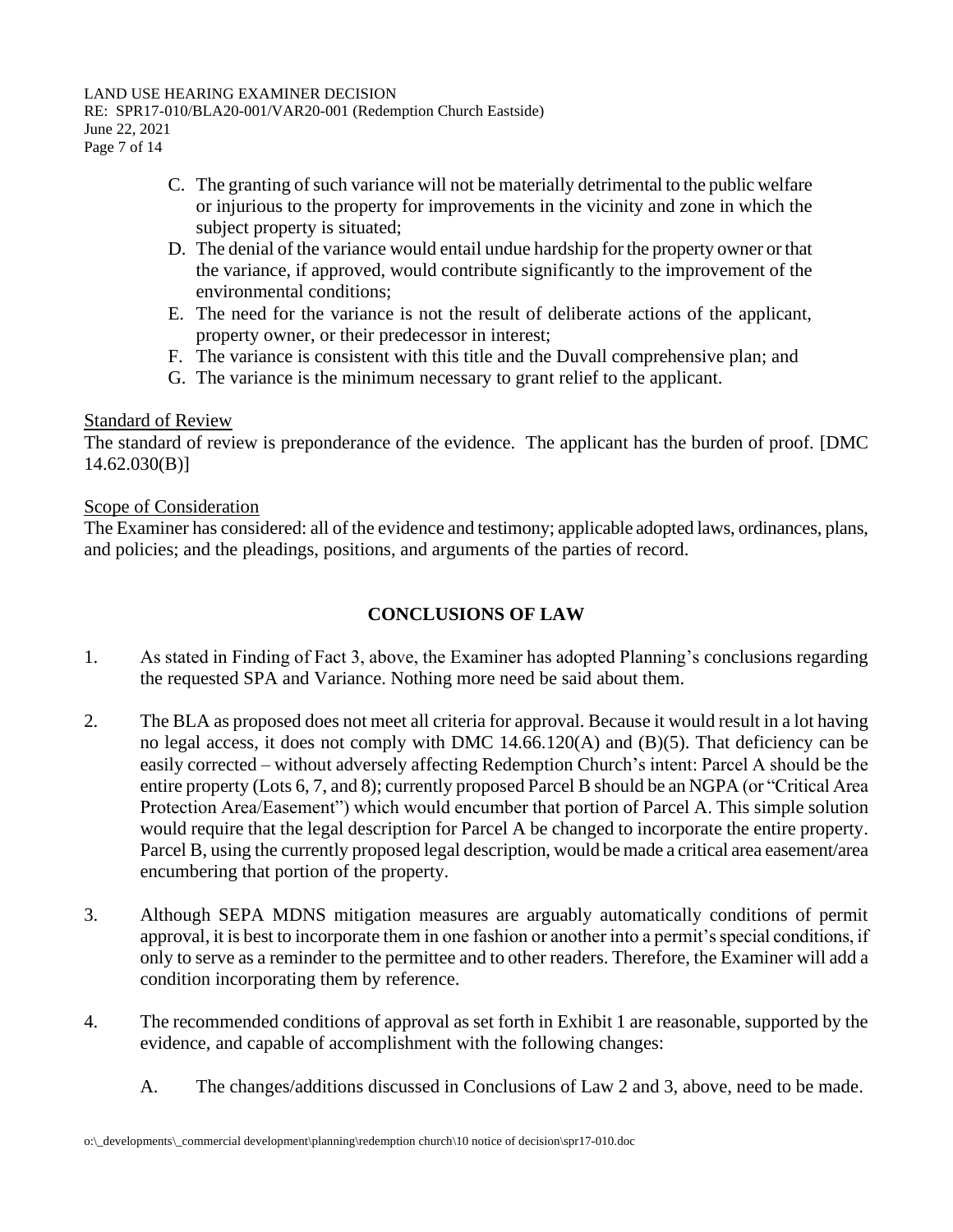LAND USE HEARING EXAMINER DECISION RE: SPR17-010/BLA20-001/VAR20-001 (Redemption Church Eastside) June 22, 2021 Page 8 of 14

- B. Recommended Condition 4 cites Exhibit 7 as "the approved Variance subject to" listed conditions. (Exhibit 12, p. 21) Exhibit 7 is Redemption Church's Variance application. While Exhibit 7 explains what Redemption Church wants and why it believes it qualifies for the requested relief, it does not depict the requested variance. Nor, of course, does it actually approve anything. The Examiner will rephrase the introductory line in Recommended Condition 4.
- C. Recommended Condition 5 refers to "supporting plans" without providing any specificity. The only sheets in Exhibit 18 that are not cited elsewhere in the Recommended Conditions are SP1, SP3, SP4, C1 – C5, and EC1. Sheet EC1 is simply the record of survey; it contains no specifics of the proposal. The other sheets contain useful specifications about the proposal. The relevant sheet identification will replace the general reference.
- D. Three minor, non-substantive grammar (Recommended Conditions 6 and 7) and punctuation (Recommended Condition 14) revisions to will improve parallel construction, clarity, and flow within the conditions. Those changes will be made.
- 5. Any Finding of Fact deemed to be a Conclusion of Law is hereby adopted as such.

# **DECISION**

Based upon the preceding Findings of Fact and Conclusions of Law, the testimony and evidence submitted at the open record hearing, and the Examiner's site view, the Examiner:

- A. **GRANTS** Preliminary Site Plan Approval under File No. SPR17-010 **SUBJECT TO THE ATTACHED CONDITIONS**;
- B. **GRANTS** a Boundary Line Adjustment under File No. BLA20-001 **SUBJECT TO THE ATTACHED CONDITIONS**; and
- C. **GRANTS** a UDR Variance under File No. VAR20-001 **SUBJECT TO THE ATTACHED CONDITIONS**.

Decision issued June 22, 2021.

\s\*John E. Galt*

John E. Galt Land Use Hearing Examiner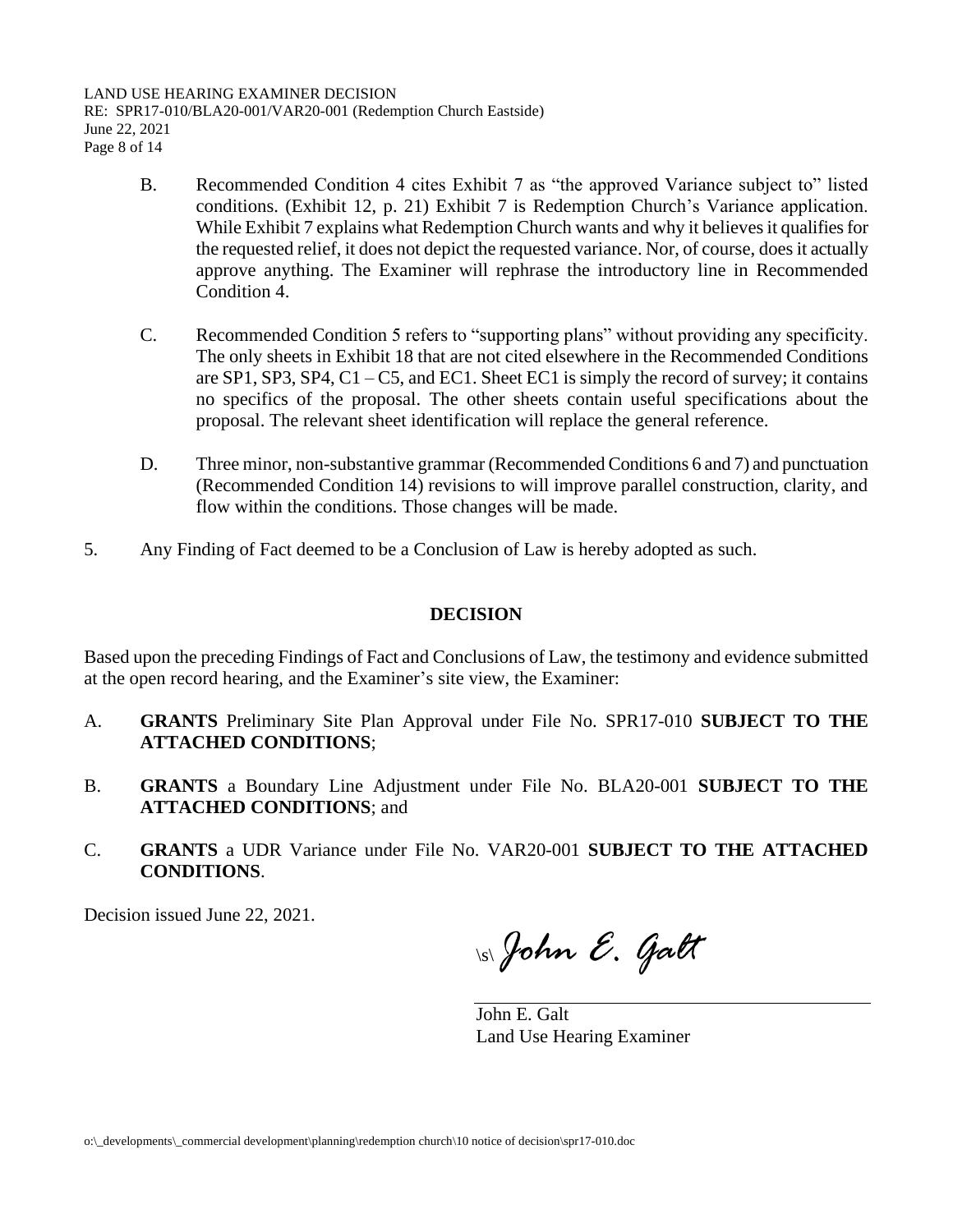#### LAND USE HEARING EXAMINER DECISION RE: SPR17-010/BLA20-001/VAR20-001 (Redemption Church Eastside) June 22, 2021 Page 9 of 14

# **HEARING PARTICIPANTS <sup>8</sup>**

Ivana Halvorsen Troy Davis

#### **NOTICE of RIGHT of RECONSIDERATION**

This Decision is final subject to the right of any party of record to file a written motion for reconsideration within 10 calendar days of the date this Decision was mailed to the parties. See DMC 2.30.240 for additional information and requirements regarding reconsideration.

# **NOTICE of RIGHT of APPEAL**

This Decision is final subject to the right of a party of record with standing, as provided in RCW 36.70C.060, to file a land use petition in Superior Court in accordance with the procedures of DMC 2.30.230 and 14.08.060(E). Any appeal must be filed within 21 days following the issuance of this Decision. See DMC 2.30.230 and 14.08.060(E) for additional information and requirements regarding judicial appeals.

The following statement is provided pursuant to RCW 36.70B.130: "Affected property owners may request a change in valuation for property tax purposes notwithstanding any program of revaluation."

<sup>&</sup>lt;sup>8</sup> The official Parties of Record register is maintained by the City's Hearing Clerk.

o:\\_developments\\_commercial development\planning\redemption church\10 notice of decision\spr17-010.doc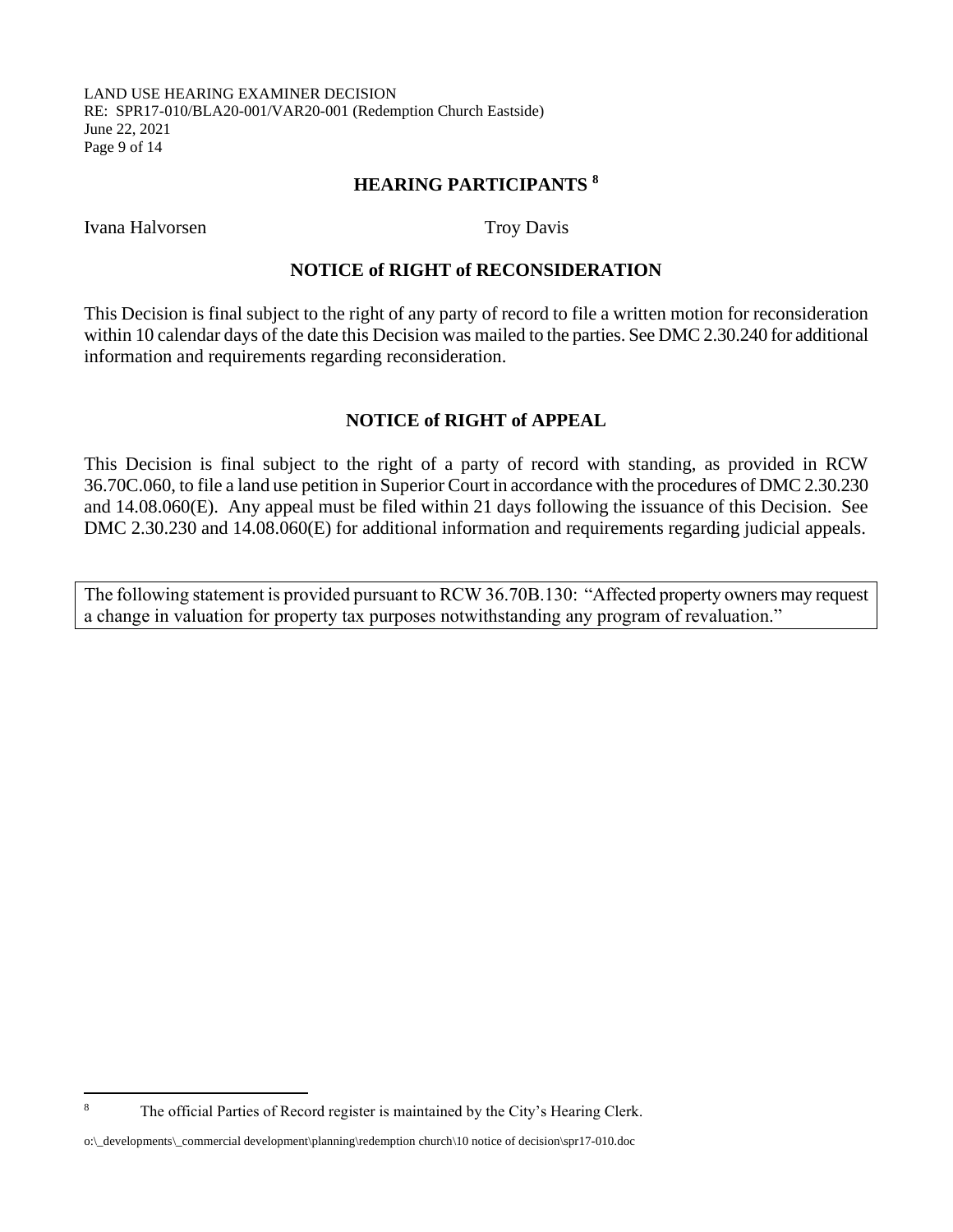LAND USE HEARING EXAMINER DECISION RE: SPR17-010/BLA20-001/VAR20-001 (Redemption Church Eastside) June 22, 2021 Page 10 of 14

# **CONDITIONS OF APPROVAL SPR17-010/BLA20-001/VAR20-001 REDEMPTION CHURCH EASTSIDE**

This consolidated Preliminary Site Plan Approval, Boundary Line Adjustment, and UDR Variance is subject to compliance with all applicable provisions, requirements, and standards of the Duvall Municipal Code, standards adopted pursuant thereto, and the following special conditions:

# FROM PLANNING

- 1. The building permit shall conform to all applicable requirements of DMC Tile 14 and the City's 2015 Comprehensive Plan.
- 2. The building permit shall be in substantial conformance with the conditions of Site Plan Review, Variance, and Boundary Line Adjustment approvals.
- 3. Exhibit 6 is the approved Boundary Line Adjustment subject to the following conditions:
	- a. The legal description for Parcel A shall be revised to include the entirety of the subject property (Lots 6, 7, and 8). Parcel B shall be denoted as a Native Growth Protection Area or as a Critical Area Protection Area/Easement, not a stand-alone parcel, overlaying a portion of Parcel A.
	- b. The Applicant shall provide the Boundary Line Adjustment, in a form acceptable to the King County records office, to the City for signatures.
	- c. Once the Applicant has obtained City signatures on the Boundary Line adjustment, the Applicant shall be responsible for recording the Boundary Line Adjustment with King County.
	- d. Once the Applicant has recorded the Boundary Line Adjustment, all adjusted lot lines shall be surveyed, and newly established lot corners staked.
- 4. The requested Variance is approved subject to the following conditions:
	- a. The Variance granted hereby is solely limited to reduction in the width of the landscape strip between a sidewalk and a portion of the parking lot required by DMC 14.38.090, Table 14.38.090.A, from 10 feet to 5 feet as shown on Exhibit 18, Sheet L1.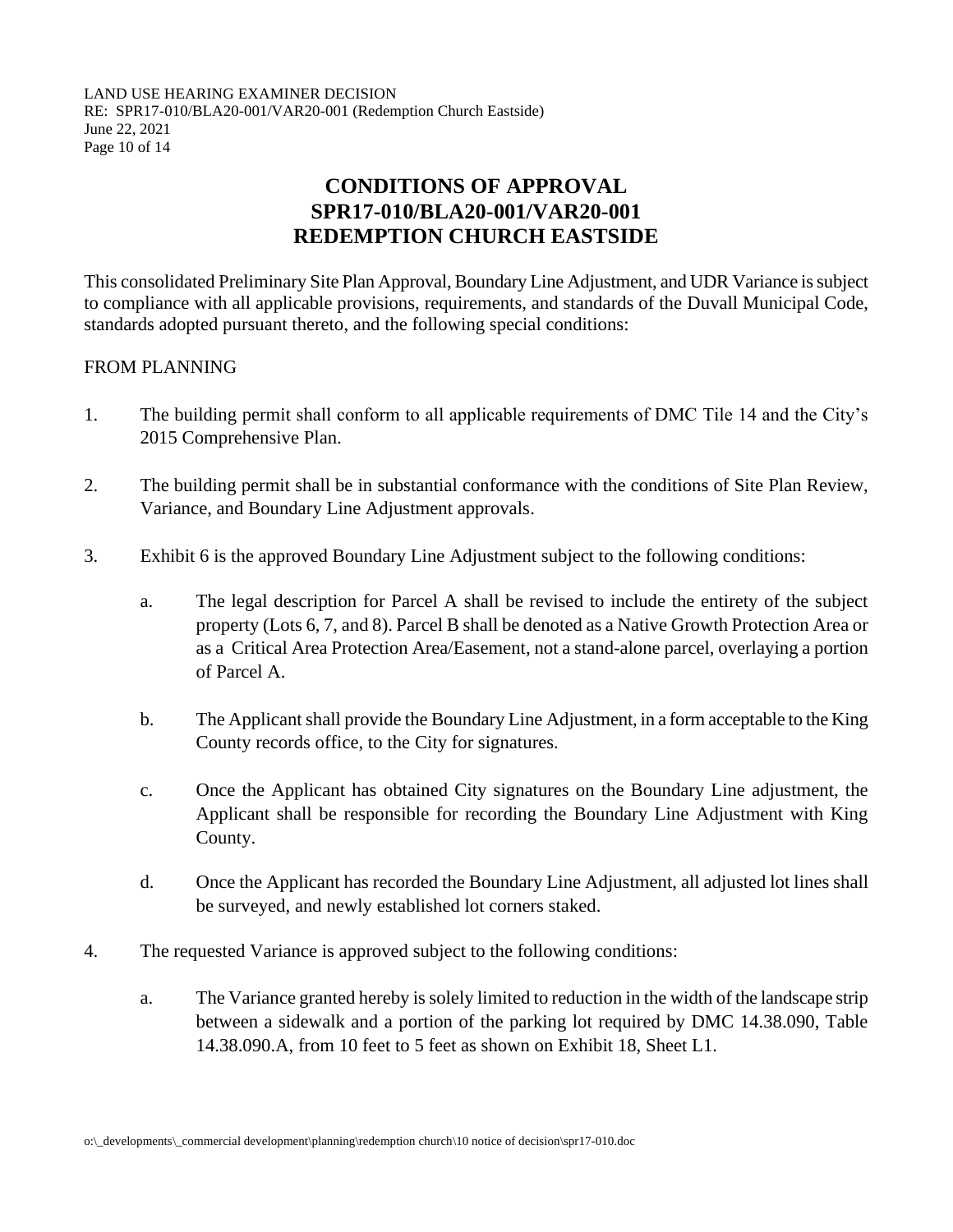- b. The required landscape buffer between the existing parking lot and the back of sidewalk at the eastern property line shall be landscaped in accordance with the requirements of DMC 14.38.080(B).
- c. The Variance shall be recorded with King County.
- 5. Exhibit 18 Sheet SP2 is the approved preliminary Site Plan and Exhibit 18 Sheets SP1, SP3, SP4, and  $C1 - C5$  are approved supporting plans subject to the following conditions:
	- a. All required site improvements shall be completed prior to issuance of a Final Site Plan Permit.
	- b. Site plan approval shall be effective for a period not to exceed two years from the date of the preliminary approval. Provided, however, that an applicant who files a written request with the director for site plan approval at least thirty (30) days before the expiration of this twoyear period shall be granted a one year extension upon a showing that the applicant has attempted in good faith to submit final plans for the issuance of a building permit within the two-year period.
- 6. Exhibit 18 Sheets L1 through L3 are the approved Landscape Plan subject to the following conditions:
	- a. Final grading within the landscaped areas of the subdivision shall not exceed a 3:1 slope in planted areas or a 4:1 slope in grassed areas.
	- b. Root-barriers with a minimum length of 6 feet and depth of 18 inches shall be placed oncenter with every street tree at the back of curb and sidewalk.
	- c. All landscaped areas shall be irrigated. An irrigation plan shall be included with building permit submittal for review.
	- d. The final Landscape Plan shall be approved and bonded for prior to construction drawing approval in accordance with DMC 14.38.160.
	- e. A pre-landscape meeting shall be scheduled with planning prior to landscape installation.
	- f. A soil inspection shall be scheduled with planning prior to landscape installation.
- 7. Exhibit 18 Sheets E1-E2 are the approved Lighting Plan subject to the following conditions: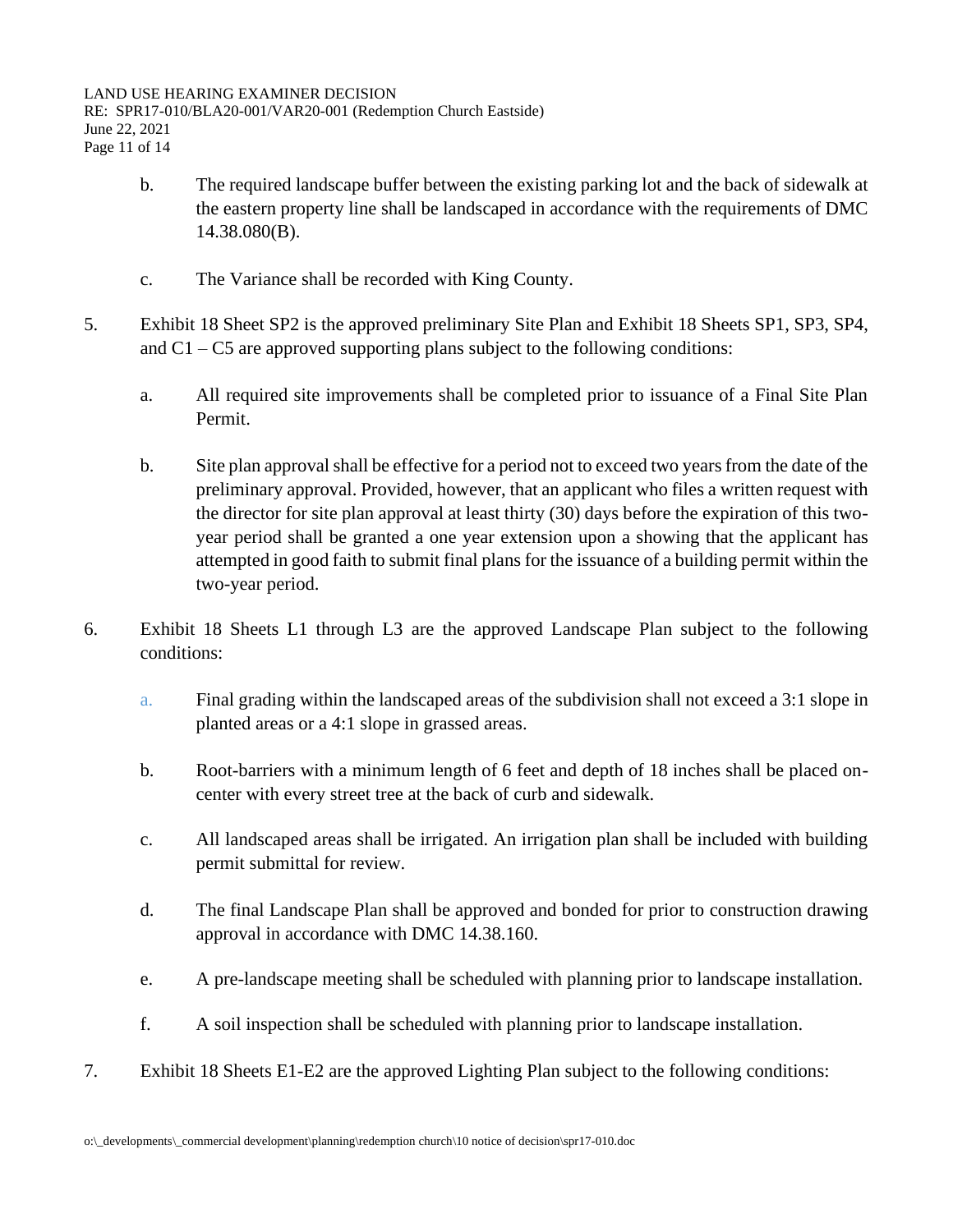- a. Pedestrian scaled lighting shall be provided within the plaza consistent with DMC  $14.34.050(B)(8)(b)(iii)$ .
- b. Exterior lighting shall not trespass into sensitive areas.
- 8. Exhibit 19 is the approved Elevation Drawings.
- 9. Exhibit 26 is the approved Sensitive Area Study and Mitigation Plan subject to the following condition:
	- a. A performance bond shall be in place prior to building permit issuance.
	- b. Crushed gravel within the sensitive area buffer shall be removed prior to soil amendment and enhancement plantings.
	- c. A pre-planting meeting shall be scheduled with planning prior to mitigation plan implementation.

# FROM PUBLIC WORKS/ENGINEERING

# *General*

- 10. The Developer shall submit construction plans and supporting documentation for City review prior to Construction Drawing approval. Construction plans shall be developed in accordance with the Public Works Development Design Standards (PWDDS), as amended, Duvall Municipal Code (DMC), Washington State Department of Transportation (WSDOT), King County Fire District #45 requirements, SEPA Determination, and most recent review comment letter (*see Exhibit 41*).
- 11. All utility connections shall be located below ground and be brought to the project site underground.
- 12. As-builts with NAVD 1988/NAD 83 datum shall be provided, reviewed, and approved prior to Bond release. As-builts shall include all infrastructure and utilities, including storm system elevations and slopes, and shall be provided in Mylar and electronic formats upon approval by the City Engineer.
- 13. All retaining walls over four (4) feet shall be engineered with drainage and included on the Construction Drawings to be submitted to the City for review and approval.
- 14. If moisture sensitive soils are present at the site,soil admixtures, such as kiln dust, fly ash, or cement will not be allowed without a City-approved application and monitoring plan along with any other associated Washington State Department of Ecology requirements.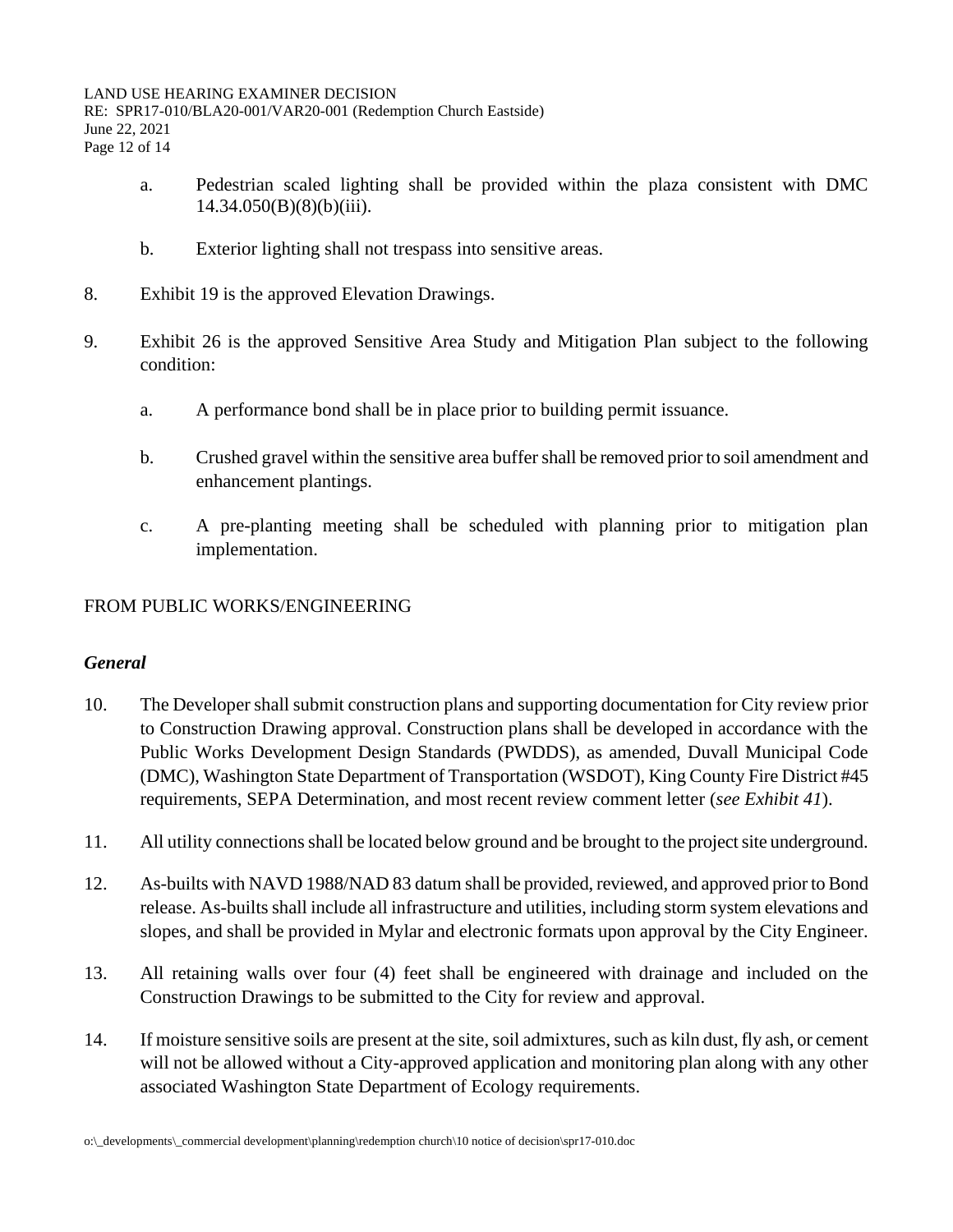LAND USE HEARING EXAMINER DECISION RE: SPR17-010/BLA20-001/VAR20-001 (Redemption Church Eastside) June 22, 2021 Page 13 of 14

# *Roads*

- 15. Frontage improvements shall consist of landscaping, in accordance with the approved Construction Drawing plan set.
- 16. Pavement restoration within the right-of-way shall consist of  $\frac{1}{2}$ " HMA type asphalt concrete pavement and placed in accordance with PWDDS.
- 17. No Traffic Impact Fee credit eligible improvements are proposed as part of this project action.
- 18. Pedestrian networks shall meet ADA standards and shall be submitted as part of the Construction Drawing review process.
- 19. All curb/gutter and sidewalk shall be underlain by a minimum 6-inch thickness of crushed rock over suitable firm and unyielding subgrade or compacted structural fill per PWDDS.

#### *Water & Sewer*

20. Any improvements that change, alter, modify or connect to the City's sanitary sewer or water system shall be inspected and installed in accordance with DMC and PWDDS.

# *Storm Drainage*

- 21. A final Technical Information Report (TIR) shall be submitted prior to Construction Drawing approval. The final TIR shall consider existing and future comments and address any downstream drainage issues or required improvements and shall include any restrictions or reductions for proposed LID improvements.
- 22. Stormwater water quality facilities shall be constructed to accommodate pollution generating impervious surfaces generated by this development. The stormwater water quality facilities shall be designed in accordance with KCSWDM and city requirements.
- 23. All water quality infrastructure (filters, soils, etc.) shall be approved by the City Engineer.
- 24. Certification of as-built water quality systems for each facility shall be provided to Public Works and shall identify impervious areas served by each facility.
- 25. The operation and maintenance of stormwater facilities shall be the sole responsibility of the property owner for perpetuity. The City shall be granted an access easement for stormwater system inspection. Copies of the inspection and maintenance reports shall be submitted to the City annually on or before August 31<sup>st</sup> of each year to satisfy City and NPDES requirements. A stormwater system